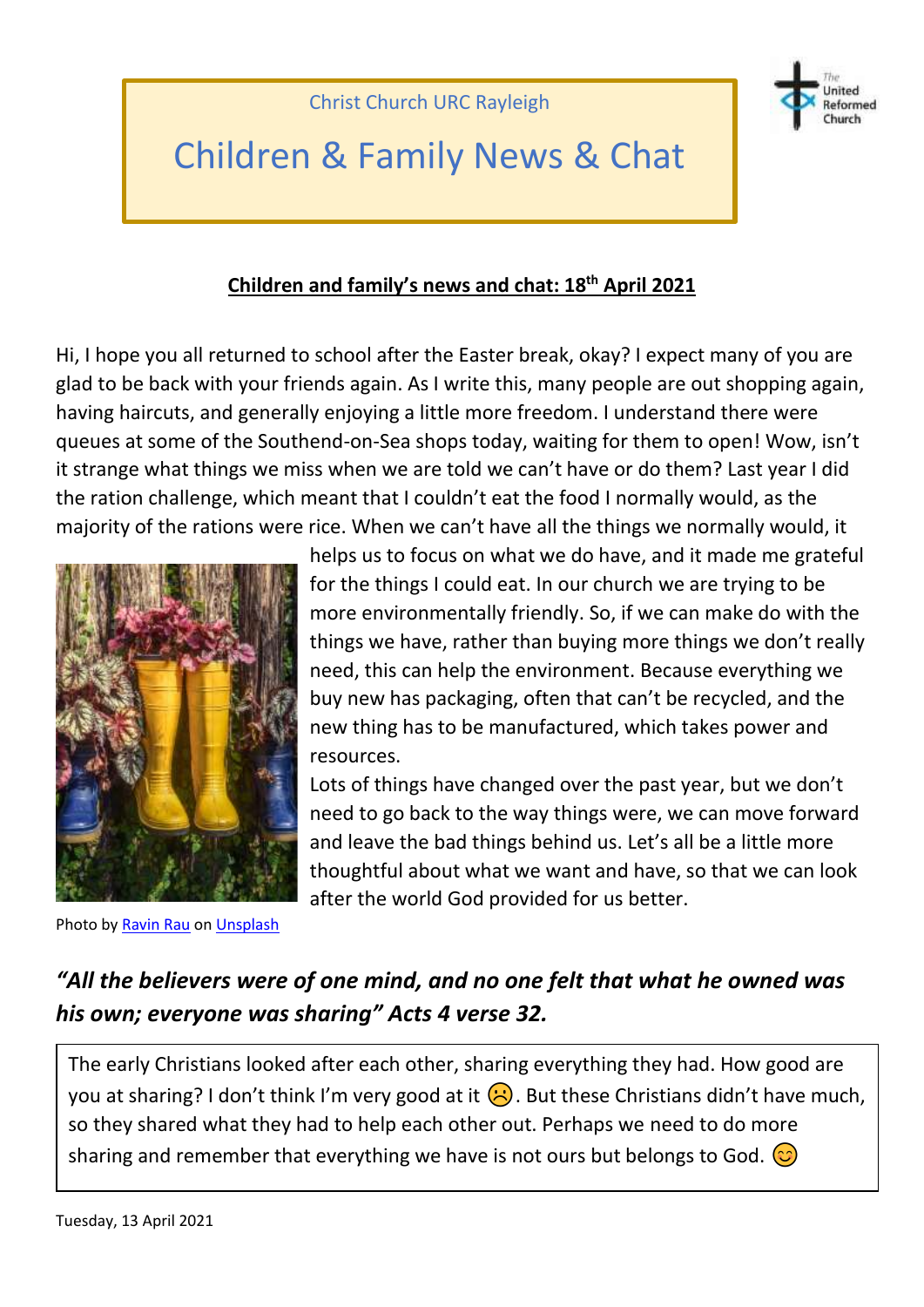### **All age Activity: bug hotel** Photo b[y Annie Spratt](https://unsplash.com/@anniespratt?utm_source=unsplash&utm_medium=referral&utm_content=creditCopyText) on [Unsplash](https://unsplash.com/s/photos/bug-hotel?utm_source=unsplash&utm_medium=referral&utm_content=creditCopyText)

We can help the wildlife in our gardens by making a bug hotel. A simple way to do this is to cut a plastic bottle so that you just have the middle part, no bottom or top. Place some string through the tube before filling the ring of plastic with sticks, pinecones, twigs, moss, grass and stones. You can then either hang this up somewhere, or place it where you can watch it and the insects come and visit. (Picture shows a massive bug hotel!)

### **If you do any of our activities, I'd love to see your pictures and include them in this newsletter!**



**Watch and Listen:** Story told from the Jesus Storybook bible <https://www.youtube.com/watch?v=zqbrN9lN-x0> Naaman and the girl with no name by Pursue God Kids **Dance and Sing**: *Gonna be a powerpack* **<https://youtu.be/qveKmJiDC8A>**

Families on Faith adventures: [Families on Faith Adventures \(urc.org.uk\)](https://urc.org.uk/families-on-faith-adventures)

If you need to get in touch with me my number is:

**Tel: 07511950633**

**YouTube channe[l: Sandy](https://www.youtube.com/channel/UCczXJ3IckAMTs3fhXEBjI_g)** 

**Brown - [YouTube](https://www.youtube.com/channel/UCczXJ3IckAMTs3fhXEBjI_g)**

Instagram: @childrenandfamilies

Why didn't Noah<br>ever go fishing?<br>He only L He only had 2<br>Worms had 2 Worms.

Tuesday, 13 April 2021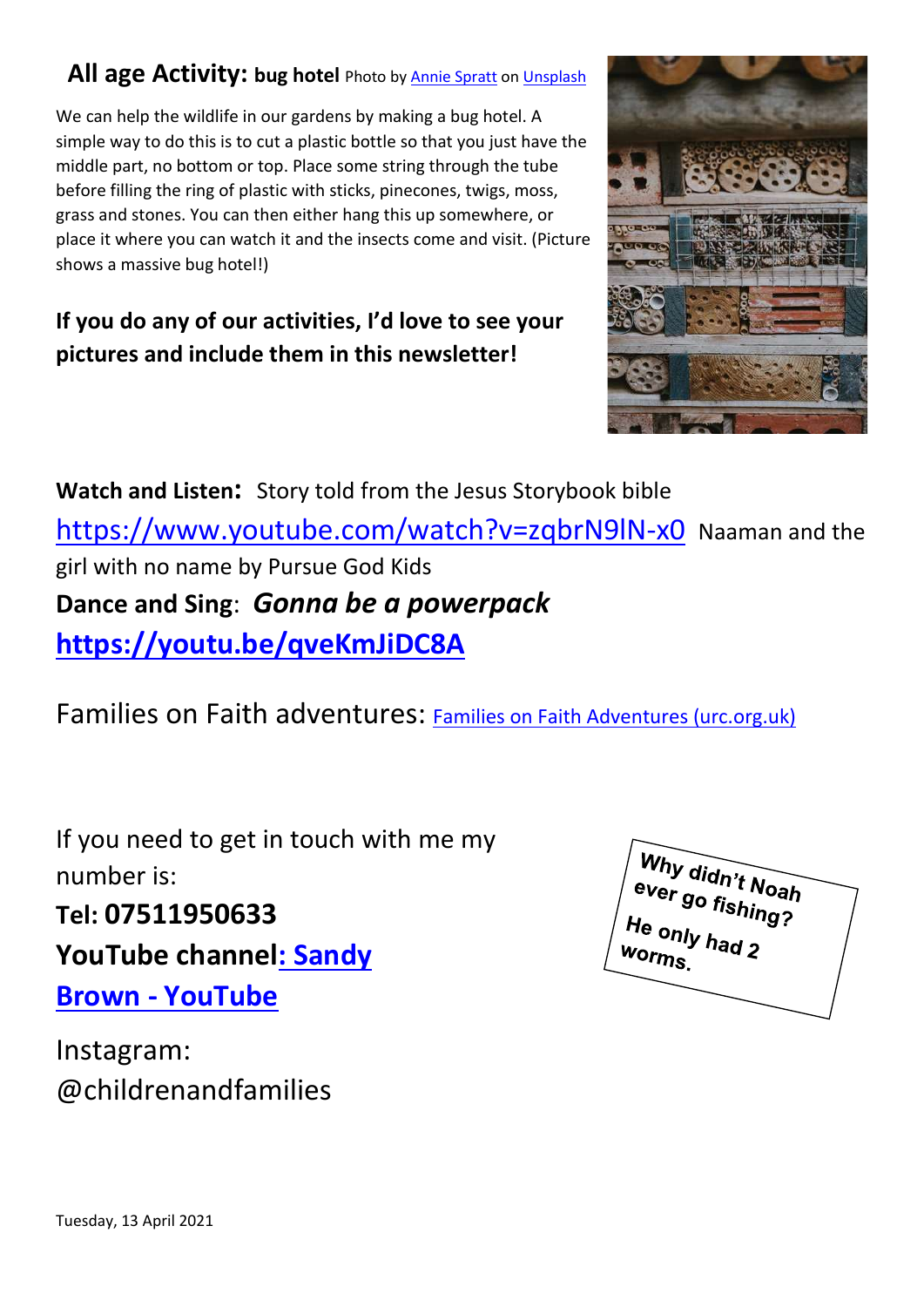# **Diary:**

| <b>Sunday</b>    | Children & family slot uploaded to Facebook, the website and                                                                                                                        |
|------------------|-------------------------------------------------------------------------------------------------------------------------------------------------------------------------------------|
| 9am              | YouTube channel.                                                                                                                                                                    |
|                  |                                                                                                                                                                                     |
| 10am             | Rev. Naomi's service is live on Facebook or via the Website.                                                                                                                        |
|                  |                                                                                                                                                                                     |
|                  | Sundayclub zoom, our chance to keep in touch and continue our                                                                                                                       |
| 11.00am          | Sundayclub virtually! Contact Sandy for the link.                                                                                                                                   |
| <b>Mondays</b>   | Story and song session for young children.                                                                                                                                          |
| 11am             |                                                                                                                                                                                     |
| Wednesday        | Singing on zoom, for all ages! Contact me for the link.                                                                                                                             |
| $-1.45$ pm       |                                                                                                                                                                                     |
| <b>Coming</b>    | Trialogue – online YouTube broadcasts for 16 to 25 year olds                                                                                                                        |
| up:              | URC Youth invite you to join their regular online live YouTube broadcast called 'Trialogue'<br>which will also be broadcast simultaneously on the URC Youth Trialogue Facebook page |
| Thursdays        | and the URC Children's and Youth Work Facebook page.                                                                                                                                |
|                  |                                                                                                                                                                                     |
|                  | Aimed at 16 to 25 year olds, each session explores a theme alongside a Bible passage,                                                                                               |
|                  | providing a springboard for further discussion and reflection. A member of the CYDO+                                                                                                |
|                  | team hosts a conversation with three guest panellists, representing some of the breadth of<br>the URC and beyond.                                                                   |
|                  |                                                                                                                                                                                     |
|                  | TRIalogue takes place every other Thursday at 7pm - see the URC Youth Trialogue                                                                                                     |
|                  | Facebook page for what is coming next.                                                                                                                                              |
|                  | Find our more about Trialogue on our YouTube channel as Reuben Watt interviews Phil                                                                                                 |
|                  | Ray                                                                                                                                                                                 |
|                  |                                                                                                                                                                                     |
|                  | PANEL DISCUSSION FOR YOUNG PEOPLE! %> bit.ly/trialogueURC                                                                                                                           |
|                  |                                                                                                                                                                                     |
| Saturday         | <b>Wilderness 2021</b> is a virtual retreat day for young people aged                                                                                                               |
| 22 <sup>nd</sup> | $12 + .$                                                                                                                                                                            |
| May              | Saturday 22nd May will feature a day of digital content to help                                                                                                                     |
|                  | explore faith by looking at the account of Jesus in the wilderness.                                                                                                                 |
|                  | Content will be delivered online including guided prayer,                                                                                                                           |
|                  | meditation, craft and worship.                                                                                                                                                      |
|                  |                                                                                                                                                                                     |
|                  | Book online before the 12th May to receive your box of resources (£3.95 P&P).                                                                                                       |
| <b>Summer</b>    |                                                                                                                                                                                     |
| 2021             | Watch this space for exciting news about the summer holiday club and a new children's club<br>coming your way soon.                                                                 |
|                  |                                                                                                                                                                                     |
|                  |                                                                                                                                                                                     |